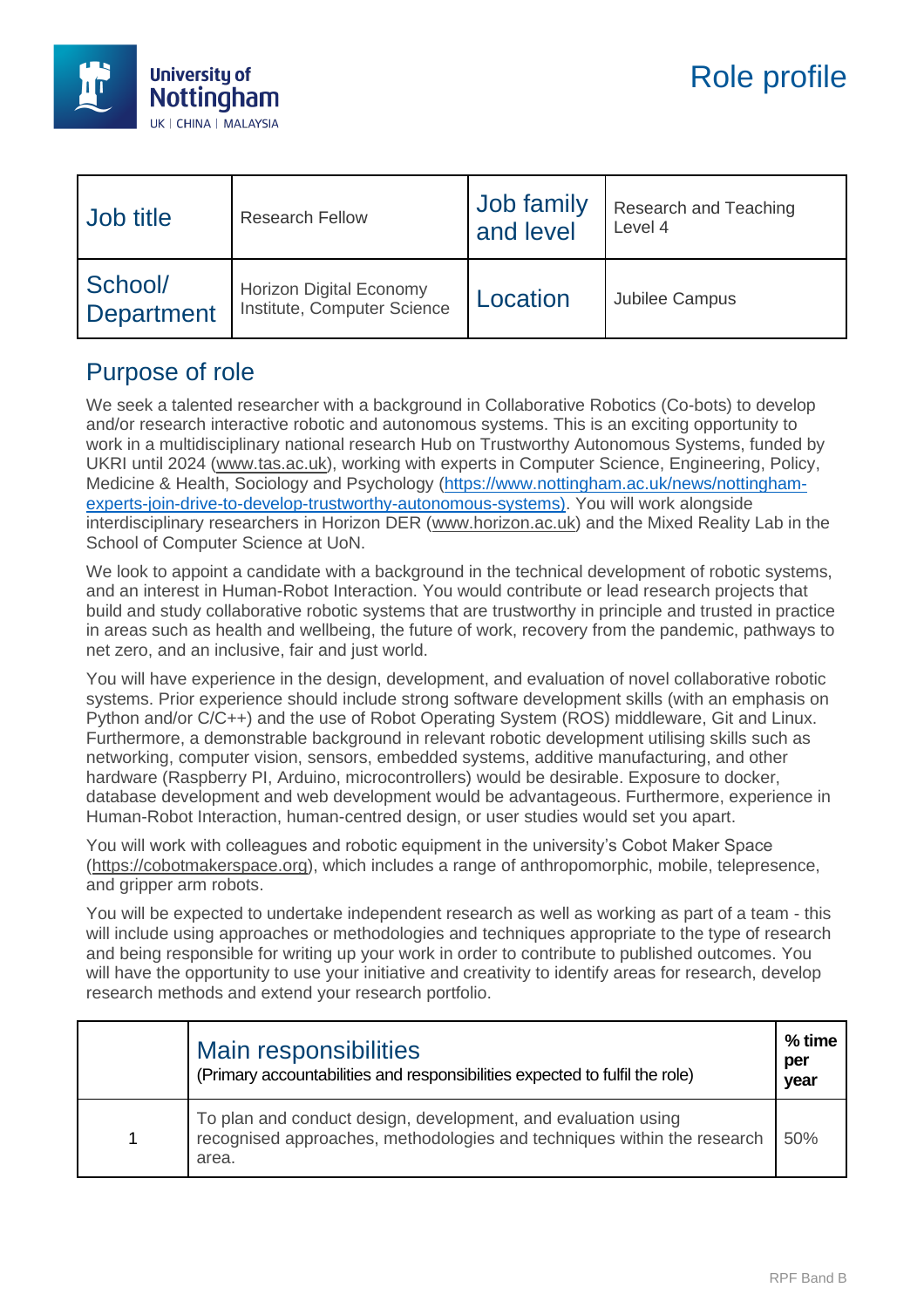| 2 | To analyse and illuminate data, interpret reports, evaluate and criticise<br>texts and bring new insights to research area.                                                       |    |
|---|-----------------------------------------------------------------------------------------------------------------------------------------------------------------------------------|----|
| 3 | To contribute to writing up research findings for publication.                                                                                                                    |    |
| 4 | To assist with the preparations, proposals and applications to both external<br>and/or internal bodies for funding, contractual or accreditation purposes.                        |    |
| 5 | Public and community awareness to bring our research to a wide audience.                                                                                                          |    |
| 6 | To co-ordinate the operational aspects required for the TAS hub                                                                                                                   |    |
| 7 | To assist in supervision of postgraduate and undergraduate students.                                                                                                              | 5% |
| 8 | To plan and manage own research/development activity and resolve<br>problems, if required, in meeting own/team research objectives and<br>deadlines in collaboration with others. | 5% |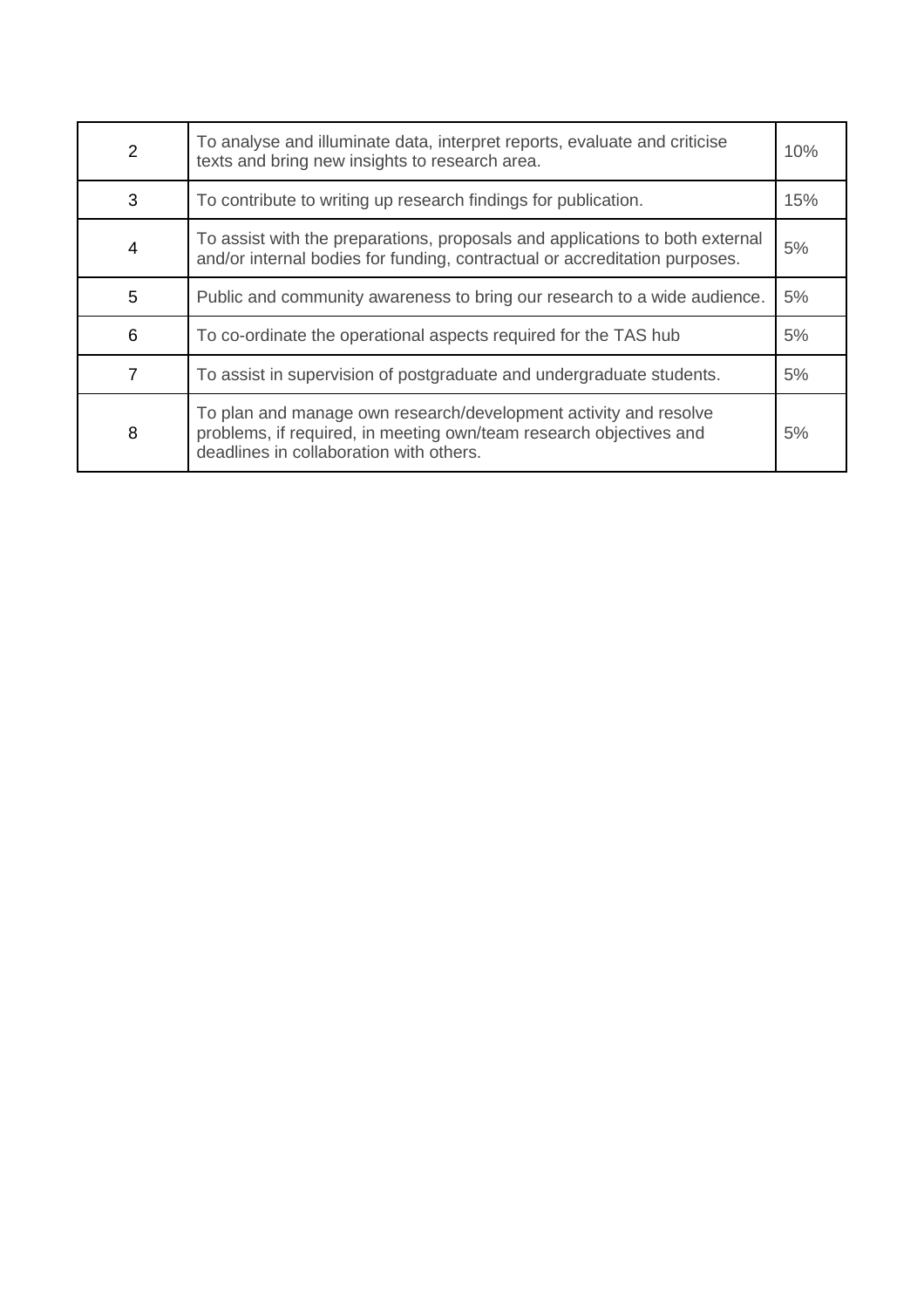## Person specification

|                                                                        | <b>Essential</b>                                                                                                                                                                                                                                                                                                                                                                                                                                                                                                                                                                                                                                                                                                                                                                           | <b>Desirable</b>                                                                                                                                                                                                                                                                                                                                                                                                                                                                                                                                                                                                                                                                                                   |
|------------------------------------------------------------------------|--------------------------------------------------------------------------------------------------------------------------------------------------------------------------------------------------------------------------------------------------------------------------------------------------------------------------------------------------------------------------------------------------------------------------------------------------------------------------------------------------------------------------------------------------------------------------------------------------------------------------------------------------------------------------------------------------------------------------------------------------------------------------------------------|--------------------------------------------------------------------------------------------------------------------------------------------------------------------------------------------------------------------------------------------------------------------------------------------------------------------------------------------------------------------------------------------------------------------------------------------------------------------------------------------------------------------------------------------------------------------------------------------------------------------------------------------------------------------------------------------------------------------|
| <b>Skills</b>                                                          | <b>Technical development skills</b><br>ш<br>applicable to collaborative robotic<br>systems<br>Strong software development<br>٠<br>skills (with an emphasis on Python<br>and/or $C/C++$ ) and the use of<br><b>Robot Operating System (ROS)</b><br>middleware, Git and Linux<br>Excellent oral and written<br>ш<br>communication skills, including the<br>ability to communicate with clarity<br>on complex information.<br>Developing technical development<br>ш<br>skills, with the ability to creatively<br>apply relevant research<br>approaches, models, techniques<br>and methods<br>Analytical ability to facilitate<br>ш<br>conceptual thinking, innovation<br>and creativity.<br>Ability to build relationships and<br>ш<br>collaborate with others, internally<br>and externally. | Relevant robotic development<br>٠<br>skills such as networking,<br>computer vision, sensors,<br>embedded systems, additive<br>manufacturing, and other<br>hardware (Raspberry PI, Arduino,<br>microcontrollers)<br>Exposure to docker, database<br>٠<br>development and web<br>development<br>Evaluative methods, e.g., user<br>٠<br>studies, surveys, interviews, focus<br>groups<br>Ability to assess and organise<br>٠<br>resource requirements and deploy<br>effectively.<br>Ability to foster a research culture<br>٠<br>and commitment to learn in others.<br>High analytical ability to analyse<br>٠<br>and illuminate data, interprets<br>reports, evaluate and criticise texts<br>and bring new insights. |
| Knowledge and<br>experience                                            | Design, development, and<br>ш<br>evaluation of novel collaborative<br>robotic systems<br>Evidence of sufficient breadth or<br>ш<br>depth of development<br>methodologies and techniques to<br>work in research area.<br>Some practical experience of<br>Е<br>applying the specialist skills<br>approaches and techniques<br>required for the role.                                                                                                                                                                                                                                                                                                                                                                                                                                         | <b>Experience in Human-Robot</b><br>Interaction, human-centred<br>design, or user studies<br>Demonstrable interest in<br>٠<br>autonomous systems<br>Interest or experience in TAS<br>٠<br>topics (health and wellbeing, the<br>future of work, recovery from the<br>pandemic, pathways to net zero,<br>and an inclusive, fair and just<br>world.)<br>Experience of working within<br>٠<br>diverse teams.                                                                                                                                                                                                                                                                                                           |
| Qualifications,<br>certification and<br>training<br>(relevant to role) | PhD or substantial practical<br>ш<br>software development experience<br>Degree (or equivalent) in relevant<br>g,<br>subject area                                                                                                                                                                                                                                                                                                                                                                                                                                                                                                                                                                                                                                                           | Master's Degree, or equivalent in<br>٠<br>relevant subject area.                                                                                                                                                                                                                                                                                                                                                                                                                                                                                                                                                                                                                                                   |



The University of Nottingham is focused on embedding equality, diversity and inclusion in all that we do. As part of this, we welcome a diverse population to join our work force and therefore encourage applicants from all communities, particularly those with protected characteristics under the Equality Act 2010.